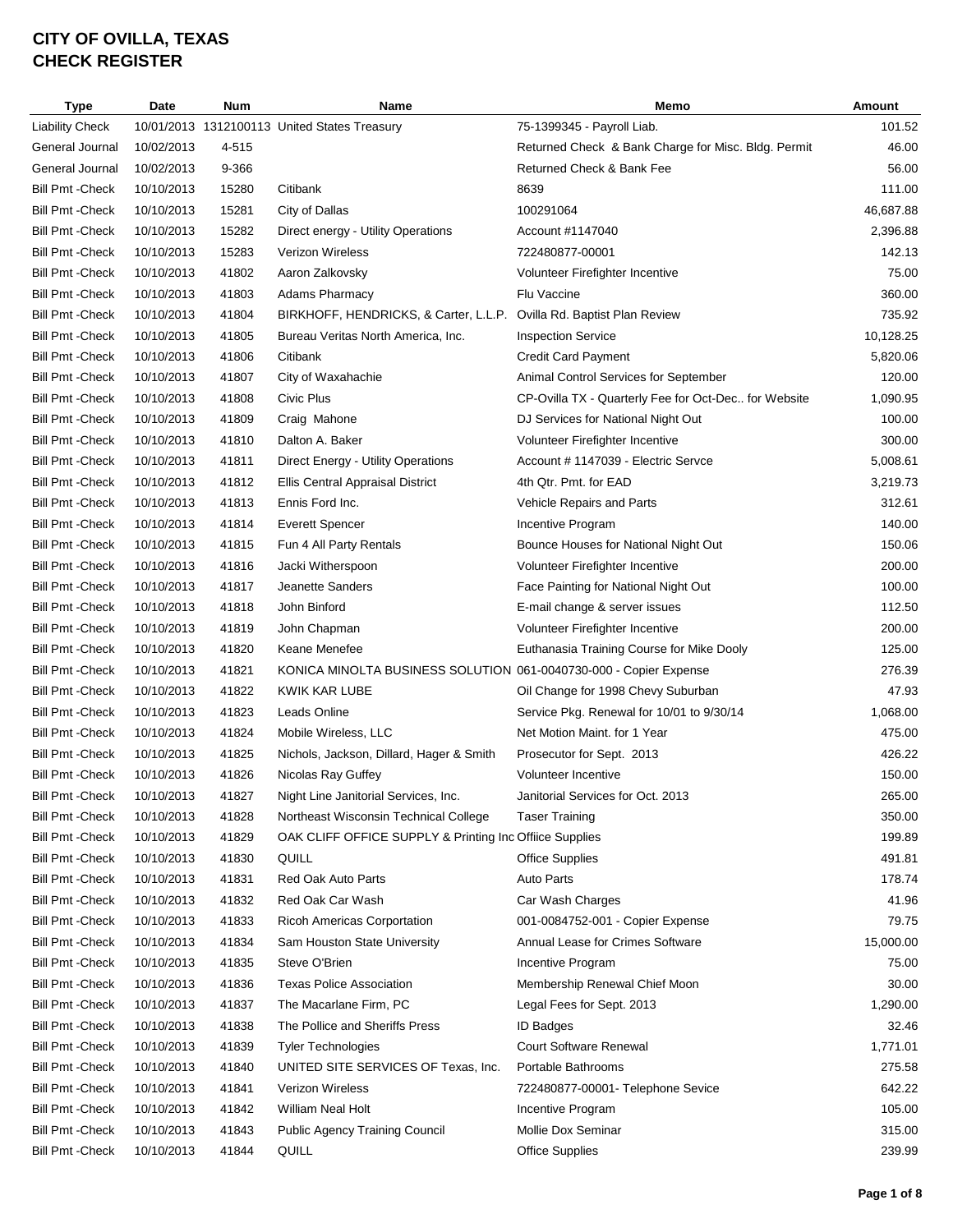| Type                    | Date       | <b>Num</b> | Name                                         | Memo                                              | Amount    |
|-------------------------|------------|------------|----------------------------------------------|---------------------------------------------------|-----------|
| General Journal         | 10/10/2013 | 9-368      |                                              | <b>Credit Card Fees</b>                           | 339.95    |
| <b>Liability Check</b>  | 10/10/2013 |            | QuickBooks Payroll Service                   | Created by Payroll Service on 10/08/2013          | 39,252.66 |
| <b>Liability Check</b>  |            |            | 10/11/2013 1312101113 United States Treasury | 75-1399345                                        | 7,679.64  |
| <b>Liability Check</b>  | 10/11/2013 | 41799      | Texas Child Support Disbursement Unit        | <b>Child Support</b>                              | 153.60    |
| <b>Liability Check</b>  | 10/11/2013 | 41800      | Tom Powers, Chapter 13 Trustee               | <b>Court ordered Deduction</b>                    | 300.00    |
| Paycheck                | 10/11/2013 | 41801      | Paycheck                                     |                                                   | 709.51    |
| <b>Liability Check</b>  | 10/15/2013 | 41845      | T. M. R. S.                                  | 00961 - Retirement Fund                           | 9,630.85  |
| <b>Bill Pmt - Check</b> | 10/17/2013 | 15284      | Keith Ace Hardware                           |                                                   | 139.70    |
| <b>Bill Pmt - Check</b> | 10/17/2013 | 15285      | <b>Texas Municipal League</b>                | Quarterly Ins. Pmt.                               | 2,874.75  |
| <b>Bill Pmt - Check</b> | 10/17/2013 | 41846      | AT&T 515-3390                                | 972 515-3390 980 3                                | 81.87     |
| <b>Bill Pmt - Check</b> | 10/17/2013 | 41847      | <b>Gingerbread House</b>                     | Ellis County Children Advocacy Center             | 1,000.00  |
| <b>Bill Pmt - Check</b> | 10/17/2013 | 41848      | Johnston Techincal Services, Inc.            | Repair to Cables on Water Tower for Crimes        | 1,750.00  |
| <b>Bill Pmt - Check</b> | 10/17/2013 | 41849      | Keith Ace Hardware                           | Supplies                                          | 499.10    |
| <b>Bill Pmt - Check</b> | 10/17/2013 | 41850      | MES - Texas                                  | 32402-Clothing                                    | 175.36    |
| <b>Bill Pmt - Check</b> | 10/17/2013 | 41851      | NORTH CENTRAL TEXAS COG                      | Annaul Membership Oct. 2013 to Sept. 2014         | 200.00    |
| <b>Bill Pmt - Check</b> | 10/17/2013 | 41852      | Red Oak Auto Parts                           | Customer #100300                                  | 24.49     |
| <b>Bill Pmt - Check</b> | 10/17/2013 | 41853      | Siddons-Martin Emergency Group, LLC          | Repairs to 2003 Pumper                            | 231.99    |
| <b>Bill Pmt - Check</b> | 10/17/2013 | 41854      | <b>TEXAS MUNICIPAL LEAGUE IRP</b>            | Quarterly TML Insurance Pmt.                      | 12,849.75 |
| <b>Bill Pmt - Check</b> | 10/17/2013 | 41855      | The Pollice and Sheriffs Press               | ID Cards-                                         | 42.86     |
| <b>Bill Pmt - Check</b> | 10/17/2013 | 41856      | Victor O.Schinnerer & Co. Inc.               | Bond for Cyndy Powell                             | 100.00    |
| <b>Bill Pmt - Check</b> | 10/17/2013 | 41857      | WAXAHACHIE DAILY LIGHT                       |                                                   | 129.86    |
| Check                   | 10/17/2013 | Draft      | <b>State Comptroller</b>                     | Legal Notices<br>Sales Tax Payable for Sept. 2013 | 1,057.68  |
|                         | 10/18/2013 | 41859      |                                              |                                                   | 15.00     |
| <b>Bill Pmt - Check</b> |            |            | Debra Cowger                                 | Refund on overcharge of Event Permit<br>37994     |           |
| <b>Bill Pmt - Check</b> | 10/22/2013 | 15286      | Cbeyond                                      |                                                   | 179.07    |
| <b>Bill Pmt - Check</b> | 10/22/2013 | 15287      | CL2 Equipment Co.                            | Service Call to Repair Pump                       | 456.00    |
| <b>Bill Pmt - Check</b> | 10/22/2013 | 15288      | DPC INDUSTIRES, INC.                         | Cust.76737400                                     | 637.69    |
| <b>Bill Pmt - Check</b> | 10/22/2013 | 15289      | Ferguson Enterprises, Inc.                   | Parts                                             | 119.42    |
| <b>Bill Pmt - Check</b> | 10/22/2013 | 15290      | Kruegar's Auto Service                       | <b>Belts</b>                                      | 12.78     |
| <b>Bill Pmt - Check</b> | 10/22/2013 | 15291      | Lower Colorado River Authority               | 003979                                            | 207.70    |
| <b>Bill Pmt - Check</b> | 10/22/2013 | 15292      | Morrison Supply Co.                          | Chemicals                                         | 65.76     |
| <b>Bill Pmt - Check</b> | 10/22/2013 | 15293      | Shell                                        | 80-728-0062-9                                     | 1,116.37  |
| <b>Bill Pmt - Check</b> | 10/22/2013 | 15294      | <b>Trinity River Authority</b>               | CTR000610                                         | 2,620.00  |
| Bill Pmt - Check        | 10/22/2013 | 15295      | Trinity Rivier Authority of Texas            | CTR000610                                         | 55.00     |
| <b>Bill Pmt - Check</b> | 10/22/2013 | 41863      | A & B State Inspection                       | State Inspection 2001 Chevy                       | 29.99     |
| <b>Bill Pmt - Check</b> | 10/22/2013 | 41864      | Aetna                                        | Acct#81628978- Dental Insurance                   | 638.50    |
| <b>Bill Pmt - Check</b> | 10/22/2013 | 41865      | <b>ATMOS Energy</b>                          | 3034206231 - Gas Expense                          | 46.97     |
| <b>Bill Pmt - Check</b> | 10/22/2013 | 41866      | <b>CBEYOND Communications</b>                | 37994- Internet & Telephone                       | 673.63    |
| <b>Bill Pmt - Check</b> | 10/22/2013 | 41867      | Krueger's Auto Service Center                | Auto Parts and Repairs                            | 250.42    |
| <b>Bill Pmt - Check</b> | 10/22/2013 | 41868      | NORTH CENTRAL TEXAS COG                      | FY 2014 Regional Public Works Program             | 3,353.00  |
| <b>Bill Pmt - Check</b> | 10/22/2013 | 41869      | QUILL                                        | <b>Office Supplies</b>                            | 64.99     |
| <b>Bill Pmt - Check</b> | 10/22/2013 | 41870      | Ricoh Americas Corportation #456685          | <b>Copier Payment</b>                             | 255.36    |
| <b>Bill Pmt - Check</b> | 10/22/2013 | 41871      | Scott Kurth                                  | Judical Servces for Oct. 2013                     | 440.00    |
| <b>Bill Pmt - Check</b> | 10/22/2013 | 41872      | <b>Shell Card Services</b>                   | Vehicle Gas                                       | 3,855.13  |
| <b>Bill Pmt - Check</b> | 10/22/2013 | 41873      | STATE COMPTROLLER                            | quarter end 09-30-13, 1-75-1399345-5              | 6,675.41  |
| <b>Bill Pmt - Check</b> | 10/22/2013 | 41874      | Pam Woodall                                  | Reimbursement for Cell Phone Expense              | 70.00     |
| <b>Bill Pmt - Check</b> | 10/22/2013 | 41875      | Sharon Jungman                               | Reimbursement for cell phone expense              | 70.00     |
| Check                   | 10/23/2013 | Draft      | <b>AFLAC</b>                                 | Insurance                                         | 1,001.04  |
| <b>Liability Check</b>  | 10/24/2013 |            | QuickBooks Payroll Service                   | Created by Payroll Service on 10/21/2013          | 36,649.85 |
| <b>Liability Check</b>  |            |            | 10/25/2013 1312102513 United States Treasury | 75-1399345                                        | 7,239.80  |
| <b>Liability Check</b>  | 10/25/2013 | 41860      | Texas Child Support Disbursement Unit        | <b>Child Support</b>                              | 164.77    |
|                         |            |            |                                              |                                                   |           |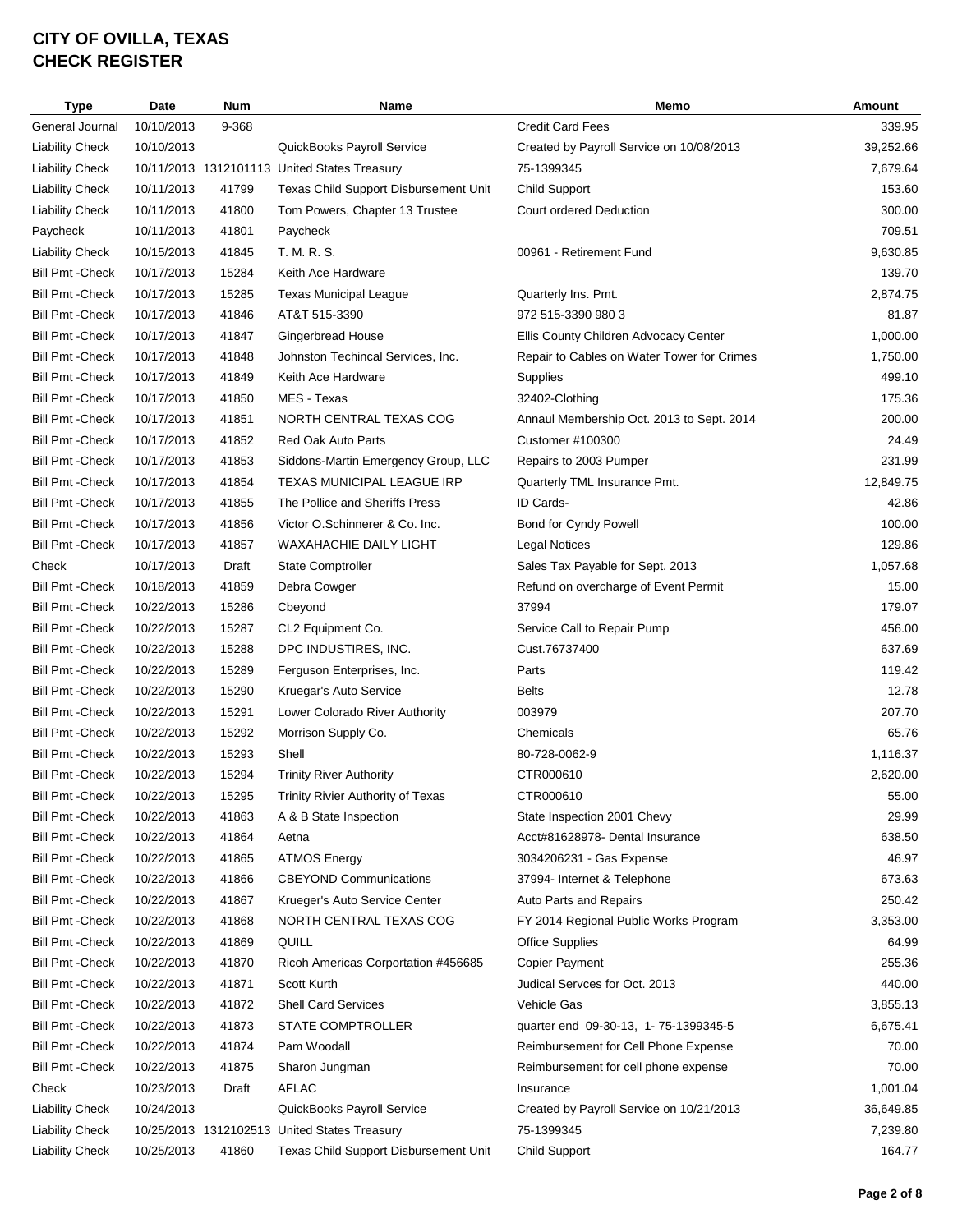| Type                    | Date       | <b>Num</b> | Name                                                             | Memo                                           | Amount    |
|-------------------------|------------|------------|------------------------------------------------------------------|------------------------------------------------|-----------|
| <b>Liability Check</b>  | 10/25/2013 | 41861      | Tom Powers, Chapter 13 Trustee                                   | <b>Court Ordered Deduction</b>                 | 300.00    |
| Paycheck                | 10/25/2013 | 41862      | Paycheck                                                         |                                                | 689.27    |
| General Journal         | 10/25/2013 | 9-367      |                                                                  | Returned Check & Bank Fee                      | 94.58     |
| <b>Bill Pmt - Check</b> | 10/28/2013 | 15296      | U.S. Postal Service                                              | Water Bill Postage Permit #6                   | 415.80    |
| <b>Bill Pmt - Check</b> | 10/30/2013 | 15297      | Adolph Farfan III                                                | Water Deposit Refund                           | 14.98     |
| <b>Bill Pmt - Check</b> | 10/30/2013 | 15298      | Ashburne Glen Homeowners Assoc. Inc.                             | Ashburne Glen HOA Fees Collected in Oct 2013   | 1,823.99  |
| <b>Bill Pmt - Check</b> | 10/30/2013 | 15299      | <b>Blue Cross Blue Shield</b>                                    |                                                | 2,755.60  |
| <b>Bill Pmt - Check</b> | 10/30/2013 | 15300      | Diverse Financial Corp.                                          | Water Deposit Refund 132 Lariat Trail          | 102.06    |
| <b>Bill Pmt - Check</b> | 10/30/2013 | 15301      | Homeowners of Meadow Glen                                        | Meadow Glen HOA Dues Collected in October 2013 | 353.07    |
| <b>Bill Pmt - Check</b> | 10/30/2013 | 41876      | AT&T-Mobility                                                    | 872461924- phone service                       | 21.81     |
| <b>Bill Pmt - Check</b> | 10/30/2013 | 41877      | <b>Blue Cross Blue Shield</b>                                    | 028829- Health Insurance                       | 7,051.88  |
| <b>Bill Pmt - Check</b> | 10/30/2013 | 41878      | <b>Bound Tree Medical</b>                                        | 202701- Medical Supplies                       | 10.10     |
| <b>Bill Pmt - Check</b> | 10/30/2013 | 41879      | Image Mart LLC                                                   | Clothing                                       | 135.50    |
| <b>Bill Pmt - Check</b> | 10/30/2013 | 41880      | John Binford                                                     | Fix Server Issue, update Crimes SW             | 112.50    |
| <b>Bill Pmt - Check</b> | 10/30/2013 | 41881      | OFFICE DEPOT                                                     | 6011564204068364                               | 114.28    |
| <b>Bill Pmt - Check</b> | 10/30/2013 | 41882      | QUILL                                                            | <b>Office Supplies</b>                         | 182.62    |
| <b>Bill Pmt - Check</b> | 10/30/2013 | 41883      | SA-SO                                                            | Concealed Handgun Signs for Doors              | 219.27    |
| <b>Bill Pmt - Check</b> | 10/30/2013 | 41884      | Siddons-Martin Emergency Group, LLC                              | 2003 Pumper repairs                            | 128.64    |
| <b>Bill Pmt - Check</b> | 10/30/2013 | 41885      | Stephen B. Trammell DO                                           | 2665-Drug Testing                              | 65.00     |
| <b>Bill Pmt - Check</b> | 10/30/2013 | 41886      | The Pollice and Sheriffs Press                                   | <b>ID Badges</b>                               | 24.92     |
| <b>Bill Pmt - Check</b> | 10/30/2013 | 41887      | UNITED SITE SERVICES OF Texas, Inc.                              | HBI-05767- Portable Toilets                    | 209.57    |
| <b>Bill Pmt - Check</b> | 10/30/2013 | 41888      | <b>Community Waste Disposal</b>                                  | 102326-001                                     | 16,832.42 |
| <b>Bill Pmt - Check</b> |            | 41889      | Petty Cash                                                       |                                                | 30.93     |
|                         | 10/30/2013 |            |                                                                  | Petty Cash                                     |           |
| <b>Bill Pmt - Check</b> | 10/30/2013 | 41890      | Rachael Wilson                                                   | Refund Due on Bond                             | 177.00    |
| <b>Bill Pmt - Check</b> | 10/31/2013 | 15302      | City of Ovilla General Fund                                      | Monthly Garbage Transfer to GF                 | 17,215.31 |
| <b>Liability Check</b>  | 10/31/2013 |            | QuickBooks Payroll Service                                       | Created by Payroll Service on 10/29/2013       | 2,772.17  |
| <b>Liability Check</b>  |            |            | 11/01/2013 1312110113 United States Treasury                     | 75-1399345                                     | 81.20     |
| <b>Liability Check</b>  | 11/04/2013 |            | QuickBooks Payroll Service                                       | Created by Payroll Service on 11/01/2013       | 349.58    |
| <b>Liability Check</b>  |            |            | 11/05/2013 1312110513 United States Treasury                     | 75-1399345                                     | 41.12     |
| <b>Bill Pmt - Check</b> | 11/06/2013 | 15303      | City of Dallas                                                   | 100291064                                      | 22,263.60 |
| <b>Bill Pmt - Check</b> | 11/06/2013 | 15304      | City of Midlothian                                               | 5384                                           | 4,615.00  |
| <b>Bill Pmt - Check</b> | 11/06/2013 | 15305      | DPC INDUSTIRES, INC.                                             |                                                | 667.69    |
| <b>Bill Pmt - Check</b> | 11/06/2013 | 15306      | Dr. Trammell                                                     | Drug Test - Meilton                            | 65.00     |
| Bill Pmt -Check         | 11/06/2013 | 15307      | Hilco Electric Cooperative, Inc.                                 | 5605450                                        | 82.52     |
| <b>Bill Pmt - Check</b> | 11/06/2013 | 15308      | Pierce Pump Company, LP                                          | Repair Pump #3 @ Ovilla Pump Station           | 1,869.40  |
| <b>Bill Pmt - Check</b> | 11/06/2013 | 15309      | <b>Verizon Wireless</b>                                          | 722480877-00001                                | 141.83    |
| <b>Bill Pmt - Check</b> | 11/06/2013 | 41894      | Anthony Espinoza                                                 | Volunteer Firefighter Incentive                | 50.00     |
| <b>Bill Pmt - Check</b> | 11/06/2013 | 41895      | City of Midlothian                                               | <b>EMS &amp; Jail Services</b>                 | 30,024.75 |
| <b>Bill Pmt - Check</b> | 11/06/2013 | 41896      | City of Waxahachie                                               | Animal Control Services for October            | 120.00    |
| <b>Bill Pmt - Check</b> | 11/06/2013 | 41897      | <b>Collin County Community College</b>                           | Police Training                                | 40.00     |
| <b>Bill Pmt - Check</b> | 11/06/2013 | 41898      | Dalton A. Baker                                                  | Volunteer Firefighter Incentive                | 350.00    |
| <b>Bill Pmt - Check</b> | 11/06/2013 | 41899      | Ellis County Precinct #4                                         | Road Work                                      | 28,700.00 |
| <b>Bill Pmt - Check</b> | 11/06/2013 | 41900      | <b>ERCOT</b>                                                     | <b>ERCOT Membership</b>                        | 100.00    |
| <b>Bill Pmt - Check</b> | 11/06/2013 | 41901      | <b>Everett Spencer</b>                                           | Incentive Program                              | 140.00    |
| <b>Bill Pmt - Check</b> | 11/06/2013 | 41902      | HILCO ELECTRIC COOPERATIVE, INC.                                 | 4400864000- Electric Service                   | 587.94    |
| <b>Bill Pmt - Check</b> | 11/06/2013 | 41903      | Image Mart LLC                                                   | Monograming for Public Works                   | 75.00     |
| <b>Bill Pmt - Check</b> | 11/06/2013 | 41904      | Jacki Witherspoon                                                | Volunteer Incentive Program                    | 200.00    |
| <b>Bill Pmt - Check</b> | 11/06/2013 | 41905      | John Binford                                                     | Fire Dept. Issues                              | 112.50    |
| <b>Bill Pmt - Check</b> | 11/06/2013 | 41906      | John Chapman                                                     | Volunteer Incentive                            | 150.00    |
| <b>Bill Pmt - Check</b> | 11/06/2013 | 41907      | KONICA MINOLTA BUSINESS SOLUTION 061-0040730-000- Copier Expense |                                                | 338.70    |
|                         |            |            |                                                                  |                                                |           |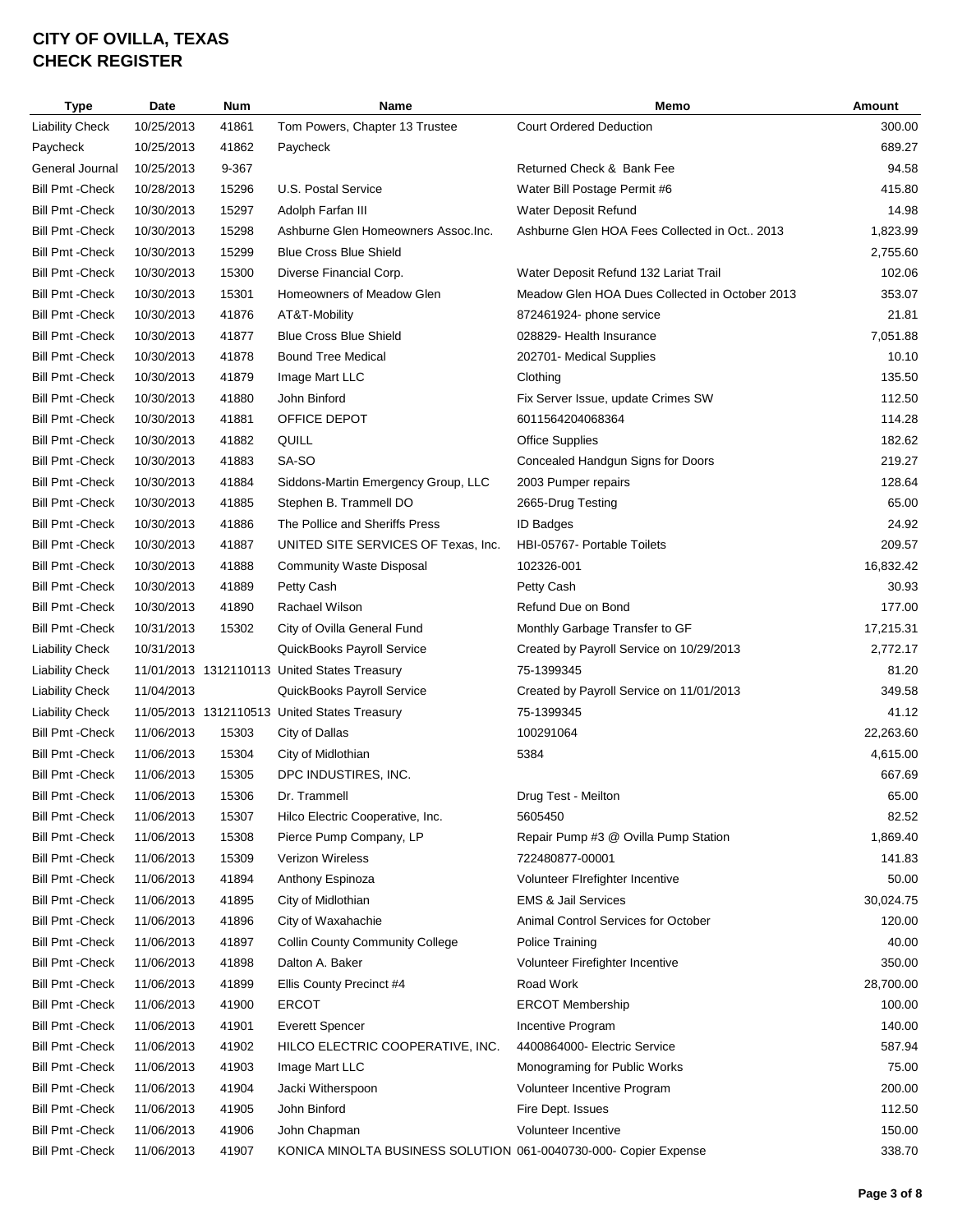| <b>Type</b>             | Date       | Num   | Name                                                   | Memo                                               | Amount    |
|-------------------------|------------|-------|--------------------------------------------------------|----------------------------------------------------|-----------|
| <b>Bill Pmt - Check</b> | 11/06/2013 | 41908 | L. & L. Graphics                                       | Stationery & Envelopes                             | 279.00    |
| <b>Bill Pmt - Check</b> | 11/06/2013 | 41909 | Nicolas Ray Guffey                                     | Volunteer Firefighter Incentive Program            | 200.00    |
| <b>Bill Pmt - Check</b> | 11/06/2013 | 41910 | OAK CLIFF OFFICE SUPPLY & Printing Inc Office Supplies |                                                    | 9.80      |
| <b>Bill Pmt - Check</b> | 11/06/2013 | 41911 | <b>Quality Air Products</b>                            | <b>Cylinder Rental</b>                             | 21.87     |
| <b>Bill Pmt - Check</b> | 11/06/2013 | 41912 | QUILL                                                  | <b>Office Supplies</b>                             | 778.23    |
| <b>Bill Pmt - Check</b> | 11/06/2013 | 41913 | Ricoh Americas Corportation                            | 001-0084752-001- Copier Expense                    | 79.75     |
| <b>Bill Pmt - Check</b> | 11/06/2013 | 41914 | Sharon Jungman                                         | Reimbursement for GFOAT Conf. Expenses             | 49.35     |
| <b>Bill Pmt - Check</b> | 11/06/2013 | 41915 | Steve O'Brien                                          | Incentive Program                                  | 140.00    |
| <b>Bill Pmt - Check</b> | 11/06/2013 | 41916 | <b>Texas First Group Replacement Services</b>          | Consultant fees for Jackie Lee on Personnel Manual | 1,663.64  |
| <b>Bill Pmt - Check</b> | 11/06/2013 | 41917 | The Macarlane Firm, PC                                 | Legal Fee for October                              | 1,410.00  |
| <b>Bill Pmt - Check</b> | 11/06/2013 | 41918 | <b>Verizon Wireless</b>                                | 722480877-00001- Telephone Service                 | 2,460.28  |
| <b>Bill Pmt - Check</b> | 11/06/2013 | 41919 | <b>William Neal Holt</b>                               | Incentive Program                                  | 87.50     |
| <b>Bill Pmt - Check</b> | 11/06/2013 | 41920 | Yeldell, Wilson & Co., P.C.                            | Progress Billing on 2012-2013 Audit                | 800.00    |
| <b>Liability Check</b>  | 11/07/2013 |       | QuickBooks Payroll Service                             | Created by Payroll Service on 11/04/2013           | 37,884.53 |
| <b>Liability Check</b>  |            |       | 11/08/2013 1312110813 United States Treasury           | 75-1399345                                         | 7,312.12  |
| <b>Bill Pmt - Check</b> | 11/08/2013 | 15310 | Keith Ace Hardware                                     |                                                    | 205.12    |
| <b>Liability Check</b>  | 11/08/2013 | 41891 | Texas Child Support Disbursement Unit                  | <b>Child Support</b>                               | 164.77    |
| <b>Liability Check</b>  | 11/08/2013 | 41892 | Tom Powers, Chapter 13 Trustee                         | <b>Court Ordered Deduction</b>                     | 300.00    |
| Paycheck                | 11/08/2013 | 41893 | Paycheck                                               |                                                    | 455.97    |
| <b>Bill Pmt - Check</b> | 11/08/2013 | 41921 | <b>Hamilton Press</b>                                  | Double SIded Brochure with City Map                | 177.00    |
| <b>Bill Pmt - Check</b> | 11/08/2013 | 41922 | Keith Ace Hardware                                     | Supplies                                           | 284.09    |
| <b>Bill Pmt - Check</b> | 11/08/2013 | 41923 | KWIK KAR LUBE                                          | Oil Change on 2007 Suburban                        | 43.44     |
| <b>Bill Pmt - Check</b> | 11/08/2013 | 41924 | Texas Commission on Fire Protection                    | John Chapman Inter. Structure Fire Protection      | 85.00     |
| Check                   | 11/08/2013 | Draft | <b>AFLAC</b>                                           | Insurance                                          | 1,326.54  |
| <b>Bill Pmt - Check</b> | 11/13/2013 | 41925 | U. S. Postal Service                                   | Garbage Newsletter Postage                         | 354.45    |
| General Journal         | 11/13/2013 | 9-386 |                                                        | Credit Card Trans. Fees                            | 379.19    |
| <b>Liability Check</b>  | 11/14/2013 | 41926 | T. M. R. S.                                            | 00961- Retirement                                  | 9,842.43  |
| <b>Bill Pmt - Check</b> | 11/15/2013 | 15311 | Citibank                                               | 8639                                               | 2,096.48  |
| <b>Bill Pmt - Check</b> | 11/15/2013 | 15312 | Direct energy - Utility Operations                     | Electric Expense #1147040                          | 1,795.44  |
| <b>Bill Pmt - Check</b> | 11/15/2013 | 15313 | Kruegar's Auto Service                                 | Parts                                              | 8.44      |
| <b>Bill Pmt - Check</b> | 11/15/2013 | 15314 | Shell                                                  | 80-728-0062-9                                      | 639.93    |
| <b>Bill Pmt - Check</b> | 11/15/2013 | 41927 | Amersol, Inc.                                          | <b>Custom Graphics</b>                             | 481.00    |
| Bill Pmt - Check        | 11/15/2013 | 41928 | AT&T 515-3390                                          | 972 515-3390 980 3- telephone Expense              | 81.87     |
| <b>Bill Pmt - Check</b> | 11/15/2013 | 41929 | Bureau Veritas North America, Inc.                     | <b>Inspection Service</b>                          | 4,452.91  |
| <b>Bill Pmt - Check</b> | 11/15/2013 | 41930 | Citibank                                               | 8639- Credit Card Charges                          | 2,769.95  |
| <b>Bill Pmt - Check</b> | 11/15/2013 | 41931 | Direct Energy - Utility Operations                     | Acct. #1147039- Electric Service                   | 4,632.68  |
| <b>Bill Pmt - Check</b> | 11/15/2013 | 41932 | GST Public Safety Supply, LLC                          | Uniforms                                           | 756.45    |
| <b>Bill Pmt - Check</b> | 11/15/2013 | 41933 | John Binford                                           | Work on Scans & Glennel's PC                       | 75.00     |
| <b>Bill Pmt - Check</b> | 11/15/2013 | 41934 | Krueger's Auto Service Center                          | Parts 2001 Chevy Dump Truck                        | 86.60     |
| <b>Bill Pmt - Check</b> | 11/15/2013 | 41935 | <b>LEXIXNEXIS</b>                                      | Tx. Criminal & Traffic Law Manual                  | 58.44     |
| <b>Bill Pmt - Check</b> | 11/15/2013 | 41936 | <b>Mike Dooly</b>                                      | Reimbursement                                      | 35.47     |
| <b>Bill Pmt - Check</b> | 11/15/2013 | 41937 | Nichols, Jackson, Dillard, Hager & Smith               | Prosecutor for Oct. 2013                           | 506.22    |
| <b>Bill Pmt - Check</b> | 11/15/2013 | 41938 | Petty Cash                                             | Petty Cash                                         | 14.61     |
| <b>Bill Pmt - Check</b> | 11/15/2013 | 41939 | QUILL                                                  | <b>Office Supplies</b>                             | 127.39    |
| <b>Bill Pmt - Check</b> | 11/15/2013 | 41940 | Scott Kurth                                            | Legal Services for November                        | 440.00    |
| <b>Bill Pmt - Check</b> | 11/15/2013 | 41941 | <b>Shell Card Services</b>                             | Vehicle Gas Expense                                | 3,367.86  |
| <b>Bill Pmt - Check</b> | 11/15/2013 | 41942 | Terry Morgan & Associates, P.C.                        | <b>Legal Services</b>                              | 3,458.00  |
| <b>Bill Pmt - Check</b> | 11/15/2013 | 41943 | The Pollice and Sheriffs Press                         | ID Card                                            | 12.46     |
| Check                   | 11/18/2013 | Draft | State Comptroller                                      | Sales Tax Payable for Oct. 2013                    | 1,070.56  |
| General Journal         | 11/20/2013 | 9-387 |                                                        | Returned Checks & Bank Charges                     | 134.06    |
|                         |            |       |                                                        |                                                    |           |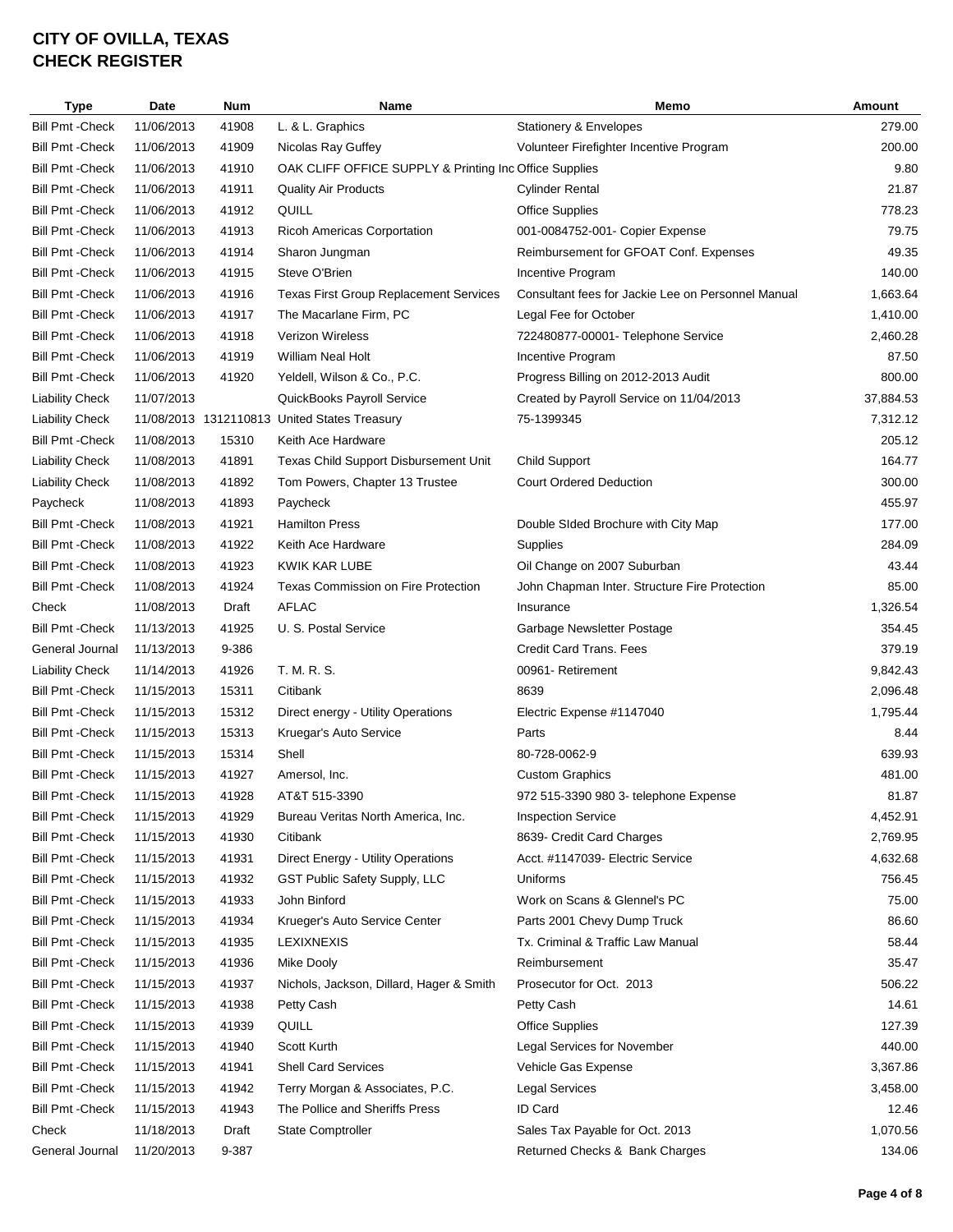| <b>Type</b>             | Date       | Num    | Name                                                      | Memo                                                       | <b>Amount</b> |
|-------------------------|------------|--------|-----------------------------------------------------------|------------------------------------------------------------|---------------|
| <b>Bill Pmt - Check</b> | 11/21/2013 | 15315  | AVR Inc.                                                  | Annual AVR Software Support 1-1-14 to 12-31-14             | 3,434.00      |
| <b>Bill Pmt - Check</b> | 11/21/2013 | 15316  | Hilco Electric Cooperative, Inc.                          | 5605450                                                    | 76.34         |
| <b>Bill Pmt - Check</b> | 11/21/2013 | 41947  | Aetna                                                     | Acct#81628978                                              | 663.60        |
| <b>Bill Pmt - Check</b> | 11/21/2013 | 41948  | <b>ATMOS Energy</b>                                       | <b>Natural Gas</b>                                         | 56.04         |
| <b>Bill Pmt - Check</b> | 11/21/2013 | 41949  | Bee-Jay Business Forms & Supplies                         | Checks                                                     | 289.58        |
| <b>Bill Pmt - Check</b> | 11/21/2013 | 41950  | HILCO ELECTRIC COOPERATIVE, INC.                          | 4400864000 - Electric Service                              | 530.74        |
| <b>Bill Pmt - Check</b> | 11/21/2013 | 41951  | John Binford                                              | Virus Protection, Fix Fire Chief's Computer, Copier Connec | 281.25        |
| <b>Bill Pmt - Check</b> | 11/21/2013 | 41952  | Night Line Janitorial Services, Inc.                      | <b>Custodial Services for November 2013</b>                | 265.00        |
| <b>Bill Pmt - Check</b> | 11/21/2013 | 41953  | <b>OEM Supplies LLC</b>                                   | <b>Toner Cartridges</b>                                    | 116.27        |
| <b>Bill Pmt - Check</b> | 11/21/2013 | 41954  | QUILL                                                     | <b>Office Supplies</b>                                     | 255.16        |
| <b>Bill Pmt - Check</b> | 11/21/2013 | 41955  | Quill Corporation #C5342336                               | <b>Office Supplies</b>                                     | 274.27        |
| <b>Bill Pmt - Check</b> | 11/21/2013 | 41956  | Savanh Inc.                                               | Security System Payment                                    | 3,073.50      |
| <b>Bill Pmt - Check</b> | 11/21/2013 | 41957  | The Management Connection, Inc.                           | 2315565                                                    | 7,000.00      |
| <b>Bill Pmt - Check</b> | 11/21/2013 | 41958  | The Pollice and Sheriffs Press                            | ID Badges                                                  | 24.92         |
| <b>Bill Pmt - Check</b> | 11/21/2013 | 41959  | <b>WAXAHACHIE DAILY LIGHT</b>                             | <b>Legal Notices</b>                                       | 69.46         |
| <b>Liability Check</b>  | 11/21/2013 |        | QuickBooks Payroll Service                                | Created by Payroll Service on 11/18/2013                   | 36,213.89     |
| <b>Liability Check</b>  |            |        | 11/22/2013 1312112213 United States Treasury              | 75-1399345                                                 | 7,228.00      |
| <b>Liability Check</b>  | 11/22/2013 | 41944  | Texas Child Support Disbursement Unit                     | <b>Child Support</b>                                       | 164.77        |
|                         |            | 41945  |                                                           |                                                            | 300.00        |
| <b>Liability Check</b>  | 11/22/2013 |        | Tom Powers, Chapter 13 Trustee                            | <b>Court Ordered Deduction</b>                             |               |
| Paycheck                | 11/22/2013 | 41946  | Paycheck                                                  |                                                            | 489.89        |
| <b>Bill Pmt - Check</b> | 11/22/2013 | 41960  | <b>Colonial Life Processing Center</b>                    | E3281110- Life Insurance                                   | 87.40         |
| Check                   | 11/22/2013 | Draftg | Intuit/Quickbooks                                         | Annual Maint. on QB                                        | 950.00        |
| <b>Bill Pmt - Check</b> | 11/26/2013 | 15317  | U.S. Postal Service                                       | Water Bill Postage                                         | 414.48        |
| <b>Liability Check</b>  | 11/26/2013 |        | QuickBooks Payroll Service                                | Created by Payroll Service on 11/23/2013                   | 2,425.65      |
| <b>Liability Check</b>  |            |        | 11/27/2013 1312112713 United States Treasury              | 75-1399345                                                 | 71.04         |
| Bill Pmt -Check         | 11/27/2013 | 15318  | <b>Brian Smith</b>                                        | Water Deposit Refund                                       | 93.45         |
| <b>Bill Pmt - Check</b> | 11/27/2013 | 15319  | Cbeyond                                                   | 37994                                                      | 179.18        |
| Bill Pmt -Check         | 11/27/2013 | 15320  | CL2 Equipment Co.                                         | Service Call to Repair Amonia Ejector                      | 745.00        |
| <b>Bill Pmt - Check</b> | 11/27/2013 | 15321  | Continental Research Corp.                                |                                                            | 920.00        |
| <b>Bill Pmt - Check</b> | 11/27/2013 | 15322  | DPC INDUSTIRES, INC.                                      | Cust.76737400                                              | 30.00         |
| <b>Bill Pmt - Check</b> | 11/27/2013 | 15323  | Grainger                                                  | 802424754                                                  | 132.57        |
| <b>Bill Pmt - Check</b> | 11/27/2013 | 15324  | Morrison Supply Co.                                       | Poly SVC Tube                                              | 139.50        |
| Bill Pmt - Check        | 11/27/2013 | 15325  | Sardis Tire & Wheel                                       | 2 Tires 2006 Chevy                                         | 252.00        |
| Bill Pmt -Check         | 11/27/2013 | 15326  | Sharlandra Lee                                            | Water Deposit Refund                                       | 63.19         |
| <b>Bill Pmt - Check</b> | 11/27/2013 | 15327  | Texas Commission on Environmental Qualit Water System Fee |                                                            | 2,614.40      |
| Bill Pmt -Check         | 11/27/2013 | 15328  | Trinity Rivier Authority of Texas                         | CTR000610                                                  | 55.00         |
| <b>Bill Pmt - Check</b> | 11/27/2013 | 15329  | City of Ovilla General Fund                               | Monthly Garbage Transfer to GF                             | 15,618.06     |
| Bill Pmt -Check         | 11/27/2013 | 15330  | Ashburne Glen Homeowners Assoc.Inc.                       | Ashburne Glen HOA Fees Collected in Nov. 2013              | 1,513.92      |
| <b>Bill Pmt - Check</b> | 11/27/2013 | 15331  | Homeowners of Meadow Glen                                 | Meadow Glen HOA Dues Collected in November 2013            | 362.08        |
| Bill Pmt -Check         | 11/27/2013 | 41961  | APAC TEXAS, INC                                           | Customer#209019- Asphalt                                   | 520.80        |
| Bill Pmt -Check         | 11/27/2013 | 41962  | <b>CBEYOND Communications</b>                             | Internet & Telephone Service                               | 674.08        |
| <b>Bill Pmt - Check</b> | 11/27/2013 | 41963  | DeSoto Janitorial Supply, Inc.                            | <b>Janitorial Services</b>                                 | 524.18        |
| Bill Pmt -Check         | 11/27/2013 | 41964  | GST Public Safety Supply, LLC                             | Uniforms                                                   | 302.85        |
| Bill Pmt -Check         | 11/27/2013 | 41965  | Image Mart LLC                                            | Monograming for Police Dept.                               | 167.98        |
| <b>Bill Pmt - Check</b> | 11/27/2013 | 41966  | John Binford                                              | Setup New Laptops for PD                                   | 168.75        |
| Bill Pmt -Check         | 11/27/2013 | 41967  | Law Enforcement Systems, Inc.                             | 2- Part Vehicle Inventory                                  | 99.00         |
| Bill Pmt -Check         | 11/27/2013 | 41968  | Pam Woodall                                               | Reimbursement for Cell Phone Expense                       | 70.00         |
| Bill Pmt -Check         | 11/27/2013 | 41969  | Petty Cash                                                | <b>Flowers</b>                                             | 30.00         |
| <b>Bill Pmt - Check</b> | 11/27/2013 | 41970  | Rainbow Paint & Body                                      | Repair to 2011 Chevy Silverado K3500 Pickup Truck          | 4,028.06      |
| <b>Bill Pmt - Check</b> | 11/27/2013 | 41971  | Ricoh Americas Corportation #456685                       | Copier Payment #12842111                                   | 255.36        |
|                         |            |        |                                                           |                                                            |               |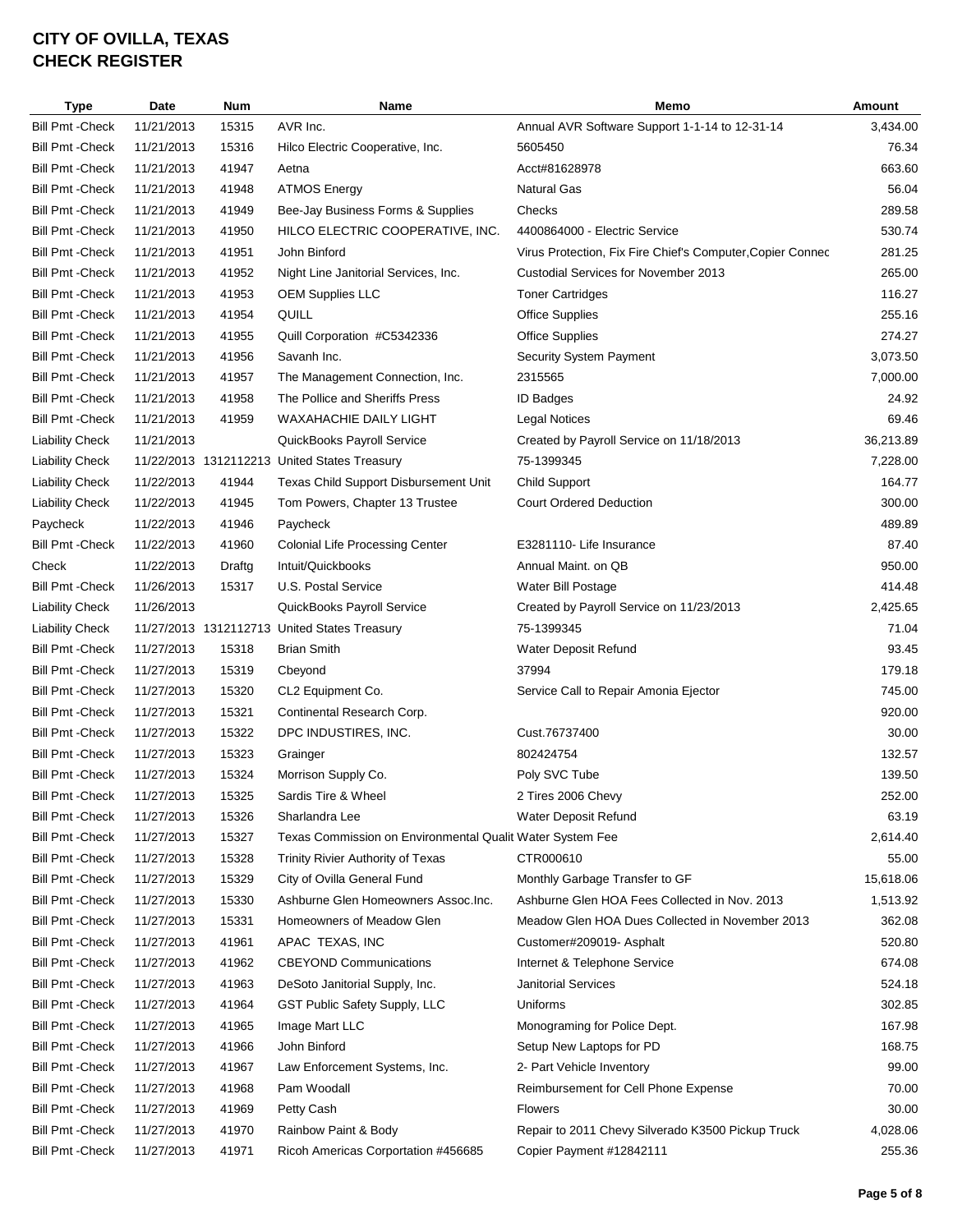| <b>Type</b>             | Date       | Num   | Name                                                   | Memo                                        | <b>Amount</b> |
|-------------------------|------------|-------|--------------------------------------------------------|---------------------------------------------|---------------|
| <b>Bill Pmt - Check</b> | 11/27/2013 | 41972 | Sharon Jungman                                         | Cell Phone Reimbursement                    | 70.00         |
| <b>Bill Pmt - Check</b> | 11/27/2013 | 41973 | UNITED SITE SERVICES OF Texas, Inc.                    | Portable Bathrooms                          | 209.57        |
| <b>Bill Pmt - Check</b> | 11/27/2013 | 41974 | Yellow Rose Chapter - TMCA                             | <b>Yellow Rose December Meeting</b>         | 20.00         |
| <b>Bill Pmt - Check</b> | 11/27/2013 | 41975 | <b>DFW Print Management</b>                            | <b>Trash Brochures</b>                      | 752.00        |
| <b>Bill Pmt - Check</b> | 12/05/2013 | 15332 | <b>Blue Cross Blue Shield</b>                          | 028829                                      | 2,204.48      |
| <b>Bill Pmt - Check</b> | 12/05/2013 | 15333 | Keith Ace Hardware                                     |                                             | 272.47        |
| <b>Bill Pmt - Check</b> | 12/05/2013 | 41979 | Aaron Zalkovsky                                        | Volunteer Firefighter Incentive             | 75.00         |
| <b>Bill Pmt - Check</b> | 12/05/2013 | 41980 | Anthony Espinoza                                       | Volunteer Firefighter Incentive             | 100.00        |
| <b>Bill Pmt - Check</b> | 12/05/2013 | 41981 | AT&T-Mobility                                          | 872461924 - Telephone                       | 21.81         |
| <b>Bill Pmt - Check</b> | 12/05/2013 | 41982 | <b>Blue Cross Blue Shield</b>                          | 028829- Health Insurance                    | 7,603.00      |
| <b>Bill Pmt - Check</b> | 12/05/2013 | 41983 | <b>Bound Tree Medical</b>                              | <b>Medical Supplies</b>                     | 153.65        |
| <b>Bill Pmt - Check</b> | 12/05/2013 | 41984 | City of Waxahachie                                     | <b>Animal Control Services for November</b> | 200.00        |
| <b>Bill Pmt - Check</b> | 12/05/2013 | 41985 | <b>Community Waste Disposal</b>                        | Garbage Service                             | 16,871.39     |
| <b>Bill Pmt - Check</b> | 12/05/2013 | 41986 | Dallas Central Appraisal District                      | 2ndQtr Budget Allocation for Tax Collection | 184.00        |
| <b>Bill Pmt - Check</b> | 12/05/2013 | 41987 | Dalton A. Baker                                        | Volunteer Firefighter Incentive             | 350.00        |
| <b>Bill Pmt - Check</b> | 12/05/2013 | 41988 | Dell Marketing L.P.                                    | 30- Endpoint Virus Protection Software      | 317.70        |
| <b>Bill Pmt - Check</b> | 12/05/2013 | 41989 | <b>Everett Spencer</b>                                 | Incentive Program                           | 140.00        |
| <b>Bill Pmt - Check</b> | 12/05/2013 | 41990 | Jacki Witherspoon                                      | Volunteer Firefighter Incentive             | 250.00        |
| <b>Bill Pmt - Check</b> | 12/05/2013 | 41991 | John Chapman                                           | Volunteer Firefighter Incentive             | 175.00        |
| <b>Bill Pmt - Check</b> | 12/05/2013 | 41992 | Nicolas Ray Guffey                                     | Volunteer Firefighter Incentive             | 200.00        |
| <b>Bill Pmt - Check</b> | 12/05/2013 | 41993 | OAK CLIFF OFFICE SUPPLY & Printing Inc Office Supplies |                                             | 19.60         |
| <b>Bill Pmt - Check</b> | 12/05/2013 | 41994 | <b>Quality Air Products</b>                            | Customer #30234 - Cylinder Rentals          | 22.60         |
| <b>Bill Pmt - Check</b> | 12/05/2013 | 41995 | QUILL                                                  | <b>Office Supplies</b>                      | 150.89        |
| <b>Bill Pmt - Check</b> | 12/05/2013 | 41996 | Quill Corporation #C5342336                            | Account C5342336                            | 79.96         |
| <b>Bill Pmt - Check</b> | 12/05/2013 | 41997 | State Farm Fire & Casualty Co.                         | <b>Fidelity Bond</b>                        | 250.00        |
| <b>Bill Pmt - Check</b> | 12/05/2013 | 41998 | Steve O'Brien                                          | Incentive Program                           | 75.00         |
| <b>Bill Pmt - Check</b> | 12/05/2013 | 41999 | The Macarlane Firm, PC                                 | Legal Fees for November                     | 645.00        |
| <b>Bill Pmt - Check</b> | 12/05/2013 | 42000 | The Pollice and Sheriffs Press                         | <b>ID Badges</b>                            | 34.92         |
|                         |            |       | WAL-MART COMMUNITY                                     |                                             | 51.92         |
| <b>Bill Pmt - Check</b> | 12/05/2013 | 42001 |                                                        | Pet Food                                    |               |
| <b>Bill Pmt - Check</b> | 12/05/2013 | 42002 | <b>William Neal Holt</b>                               | Incentive Program                           | 35.00         |
| <b>Bill Pmt - Check</b> | 12/05/2013 | 42003 | Scott Kurth                                            | Judical Services for December               | 440.00        |
| <b>Liability Check</b>  | 12/05/2013 | 42004 | T. M. R. S.                                            | 00961- Retirement                           | 9,408.28      |
| Bill Pmt -Check         | 12/05/2013 | 42005 | Keith Ace Hardware                                     | Supplies                                    | 26.94         |
| Bill Pmt - Check        | 12/05/2013 | 42006 | Petty Cash                                             | Postage                                     | 18.40         |
| <b>Bill Pmt - Check</b> | 12/05/2013 | 42007 | T. M. R. S.                                            | Interest on October's Payment               | 7.28          |
| <b>Liability Check</b>  | 12/05/2013 |       | QuickBooks Payroll Service                             | Created by Payroll Service on 12/02/2013    | 36,173.85     |
| <b>Liability Check</b>  |            |       | 12/06/2013 1312120613 United States Treasury           | 75-1399345                                  | 7,141.12      |
| <b>Liability Check</b>  | 12/06/2013 | 41976 | Texas Child Support Disbursement Unit                  | <b>Child Support</b>                        | 164.77        |
| <b>Liability Check</b>  | 12/06/2013 | 41977 | Tom Powers, Chapter 13 Trustee                         | <b>Court Ordered Deduction</b>              | 276.92        |
| Paycheck                | 12/06/2013 | 41978 | Paycheck                                               |                                             | 568.70        |
| <b>Bill Pmt - Check</b> | 12/06/2013 | 42008 | Savanh Inc.                                            | Security System for City Hall               | 1,132.99      |
| General Journal         | 12/06/2013 | 9-397 |                                                        | Returned Checks & Bank Charges              | 297.99        |
| Check                   | 12/06/2013 | Draft | <b>AFLAC</b>                                           | Insurance                                   | 1,299.78      |
| General Journal         | 12/11/2013 | 9-396 |                                                        | Credit Card Trans. Fees                     | 357.61        |
| <b>Bill Pmt - Check</b> | 12/18/2013 | 15334 | C&P Pump Services, Inc.                                | Repair Pump                                 | 3,220.00      |
| <b>Bill Pmt - Check</b> | 12/18/2013 | 15335 | City of Dallas                                         | 100291064                                   | 16,388.99     |
| <b>Bill Pmt - Check</b> | 12/18/2013 | 15336 | Continental Research Corp.                             | Sewer Max                                   | 257.00        |
| <b>Bill Pmt - Check</b> | 12/18/2013 | 15337 | Direct energy - Utility Operations                     | Acct. #1147040                              | 1,525.50      |
| <b>Bill Pmt - Check</b> | 12/18/2013 | 15338 | DPC INDUSTIRES, INC.                                   | Cust.76737400                               | 210.89        |
| <b>Bill Pmt - Check</b> | 12/18/2013 | 15339 | Hilco Electric Cooperative, Inc.                       | 5605450                                     | 75.39         |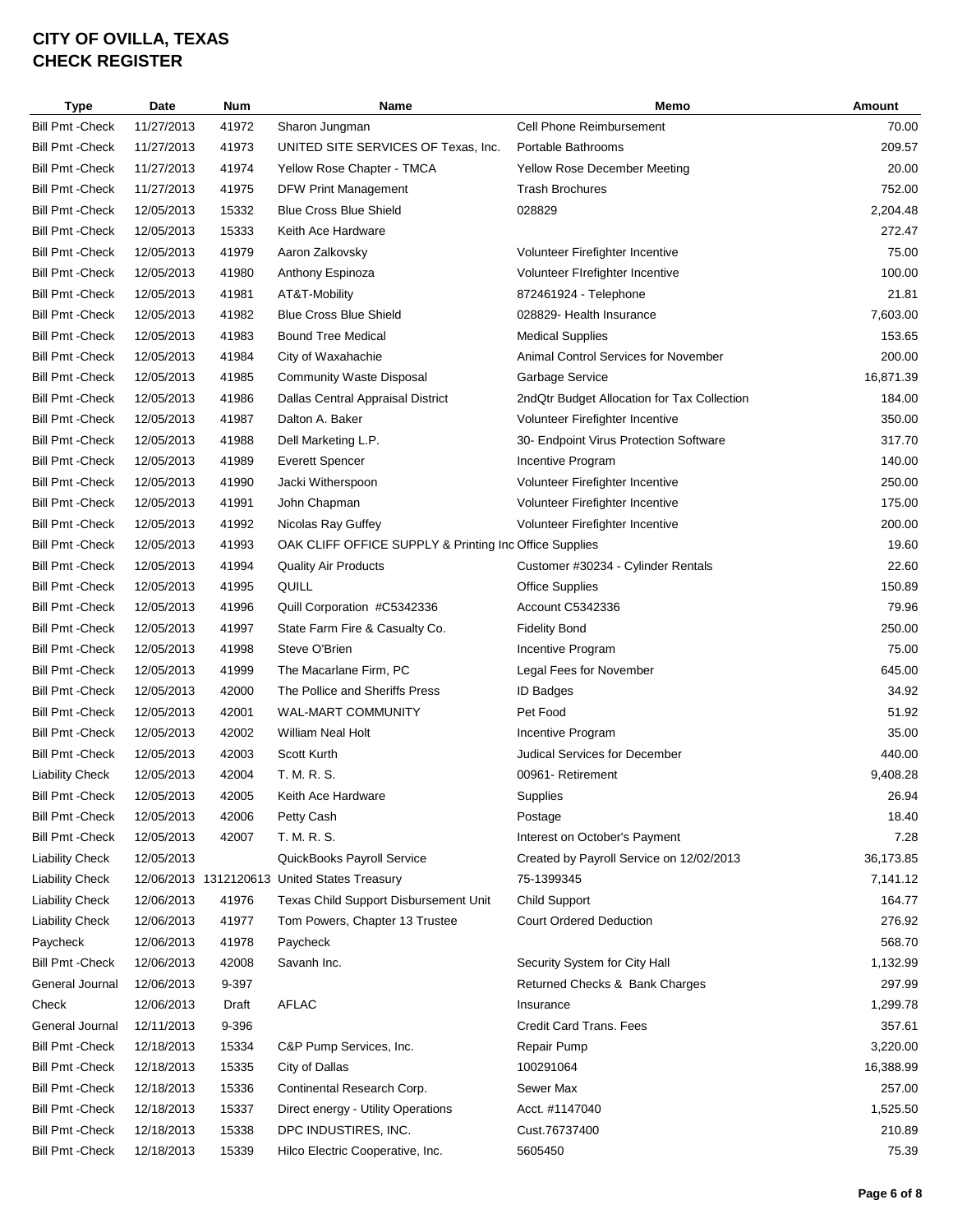| Type                    | Date       | <b>Num</b> | Name                                             | Memo                                     | Amount    |
|-------------------------|------------|------------|--------------------------------------------------|------------------------------------------|-----------|
| <b>Bill Pmt - Check</b> | 12/18/2013 | 15340      | Kruegar's Auto Service                           |                                          | 108.24    |
| <b>Bill Pmt - Check</b> | 12/18/2013 | 15341      | Lower Colorado River Authority                   | 003979                                   | 207.70    |
| <b>Bill Pmt - Check</b> | 12/18/2013 | 15342      | Ricoh USA, Inc.                                  | Quarterly Copier Payment for Maint.      | 657.00    |
| <b>Bill Pmt - Check</b> | 12/18/2013 | 15343      | <b>Tools Plus Industries</b>                     | Road Cones                               | 204.00    |
| <b>Bill Pmt - Check</b> | 12/18/2013 | 15344      | <b>Trinity River Authority</b>                   |                                          | 7,842.00  |
| <b>Bill Pmt - Check</b> | 12/18/2013 | 15345      | <b>Verizon Wireless</b>                          | 722480877-00001                          | 11.84     |
| <b>Bill Pmt - Check</b> | 12/18/2013 | 15346      | Trinity Rivier Authority of Texas                | CTR000610                                | 55.00     |
| <b>Bill Pmt - Check</b> | 12/18/2013 | 42012      | <b>AFLAC</b>                                     | <b>BV985</b>                             | 1,205.52  |
| <b>Bill Pmt - Check</b> | 12/18/2013 | 42013      | Al's Pest Control Services, Inc.                 | 1552                                     | 140.00    |
| <b>Bill Pmt - Check</b> | 12/18/2013 | 42014      | All Sports Trophies                              | Service Awards for City Employees        | 225.00    |
| <b>Bill Pmt - Check</b> | 12/18/2013 | 42015      | American Express                                 | Account #9-21006                         | 266.00    |
| <b>Bill Pmt - Check</b> | 12/18/2013 | 42016      | AT&T 515-3390                                    | 972 515-3390 980 3                       | 81.87     |
| <b>Bill Pmt - Check</b> | 12/18/2013 | 42017      | <b>ATMOS Energy</b>                              | 3034206231- Natural Gas                  | 509.12    |
| <b>Bill Pmt - Check</b> | 12/18/2013 | 42018      | AUGUST INDUSTRIES, INC.                          | Customer#9OVILL                          | 323.75    |
| <b>Bill Pmt - Check</b> | 12/18/2013 | 42019      | <b>Bound Tree Medical</b>                        | 202701                                   | 11.16     |
| <b>Bill Pmt - Check</b> | 12/18/2013 | 42020      | Bureau Veritas North America, Inc.               | <b>Inspection Service</b>                | 3,959.23  |
|                         |            |            |                                                  |                                          |           |
| <b>Bill Pmt - Check</b> | 12/18/2013 | 42021      | Direct Energy - Utility Operations               | 1147039                                  | 4,578.17  |
| <b>Bill Pmt - Check</b> | 12/18/2013 | 42022      | Ellis County Precinct #4                         | 2- Arched Culverts                       | 720.40    |
| <b>Bill Pmt - Check</b> | 12/18/2013 | 42023      | Ellis County Tax Assessor-Collector              | 2013 Collection of Ad Valorem Tax        | 1,550.00  |
| <b>Bill Pmt - Check</b> | 12/18/2013 | 42024      | Fed Ex                                           | Sending Flash Drive to City Attorney     | 9.42      |
| <b>Bill Pmt - Check</b> | 12/18/2013 | 42025      | Franklin Legal Publishing, Inc.                  | Preparation & Printing of Supplement #4  | 1,110.00  |
| <b>Bill Pmt - Check</b> | 12/18/2013 | 42026      | GST Public Safety Supply, LLC                    | Fire Uniforms                            | 256.43    |
| <b>Bill Pmt - Check</b> | 12/18/2013 | 42027      | HILCO ELECTRIC COOPERATIVE, INC.                 | 4400864000- Electric Services            | 530.74    |
| <b>Bill Pmt - Check</b> | 12/18/2013 | 42028      | J.P. Cooke Company                               | Dog Tags                                 | 81.72     |
| <b>Bill Pmt - Check</b> | 12/18/2013 | 42029      | John Binford                                     | Training on Security System              | 75.00     |
| <b>Bill Pmt - Check</b> | 12/18/2013 | 42030      | KONICA MINOLTA BUSINESS SOLUTION 061-0040730-000 |                                          | 230.27    |
| <b>Bill Pmt - Check</b> | 12/18/2013 | 42031      | Krueger's Auto Service Center                    | Auto Parts & Repairs                     | 170.89    |
| <b>Bill Pmt - Check</b> | 12/18/2013 | 42032      | Mobile Wireless, LLC                             | Licenses for Computers in Fire Engines   | 1,138.00  |
| <b>Bill Pmt - Check</b> | 12/18/2013 | 42033      | Nichols, Jackson, Dillard, Hager & Smith         | Prosecutor for Nov. 2013                 | 306.22    |
| <b>Bill Pmt - Check</b> | 12/18/2013 | 42034      | On the Border                                    | Christmas Luncheon                       | 379.39    |
| <b>Bill Pmt - Check</b> | 12/18/2013 | 42035      | Petty Cash                                       | Petty Cash Reimbursement                 | 17.30     |
| <b>Bill Pmt - Check</b> | 12/18/2013 | 42036      | <b>Quality Air Products</b>                      | <b>Cylinder Rental</b>                   | 22.60     |
| Bill Pmt -Check         | 12/18/2013 | 42037      | QUILL                                            | Office Supplies                          | 231.23    |
| Bill Pmt - Check        | 12/18/2013 | 42038      | <b>Ricoh Americas Corportation</b>               | 001-0084752-001 - Copier Expense         | 79.75     |
| <b>Bill Pmt - Check</b> | 12/18/2013 | 42039      | Sardis Tires & Wheels                            | 1- Tire PD-100                           | 158.00    |
| <b>Bill Pmt - Check</b> | 12/18/2013 | 42040      | Savanh Inc.                                      | 25% Pmt. on Cameras System               | 437.50    |
| <b>Bill Pmt - Check</b> | 12/18/2013 | 42041      | State Firemans's and Fire Marshals Assoc         | Dues for 2014                            | 465.00    |
| <b>Bill Pmt - Check</b> | 12/18/2013 | 42042      | Texas Municipal Clerks Cert. Program             | 2013 Texas Municipal Law Supplement      | 48.00     |
| <b>Bill Pmt - Check</b> | 12/18/2013 | 42043      | TEXAS MUNICIPAL LEAGUE                           | Member Service Fee                       | 1,040.00  |
| <b>Bill Pmt - Check</b> | 12/18/2013 | 42044      | <b>Verizon Wireless</b>                          | 722480877-00001                          | 756.34    |
| <b>Bill Pmt - Check</b> | 12/18/2013 | 42045      | VFIS of Texas/Regnier & Associates               | OVILL-1- Vol. Firefighter Retirement     | 3,823.00  |
| <b>Bill Pmt - Check</b> | 12/18/2013 | 42046      | WAXAHACHIE DAILY LIGHT                           | <b>Legal Notices</b>                     | 45.30     |
| <b>Bill Pmt - Check</b> | 12/18/2013 | 42047      | <b>Zachary Polley</b>                            | Refund for Docket #137851                | 92.90     |
| <b>Bill Pmt - Check</b> | 12/19/2013 | 15347      | Citibank                                         | 8639                                     | 294.28    |
| <b>Bill Pmt - Check</b> | 12/19/2013 | 15348      | Shell                                            | 80-728-0062-9                            | 1,150.23  |
| <b>Bill Pmt - Check</b> | 12/19/2013 | 42048      | Citibank                                         | 8639- Credit Card Pmt.                   | 1,724.97  |
| <b>Bill Pmt - Check</b> | 12/19/2013 | 42049      | QUILL                                            | <b>Office Supplies</b>                   | 8.09      |
| <b>Bill Pmt - Check</b> | 12/19/2013 | 42050      | <b>Shell Card Services</b>                       | Vehicle Gas Expense                      | 3,222.24  |
|                         |            |            |                                                  |                                          |           |
| <b>Liability Check</b>  | 12/19/2013 |            | QuickBooks Payroll Service                       | Created by Payroll Service on 12/16/2013 | 34,783.38 |
| <b>Liability Check</b>  |            |            | 12/20/2013 1304122013 United States Treasury     | 75-1399345                               | 7,066.16  |